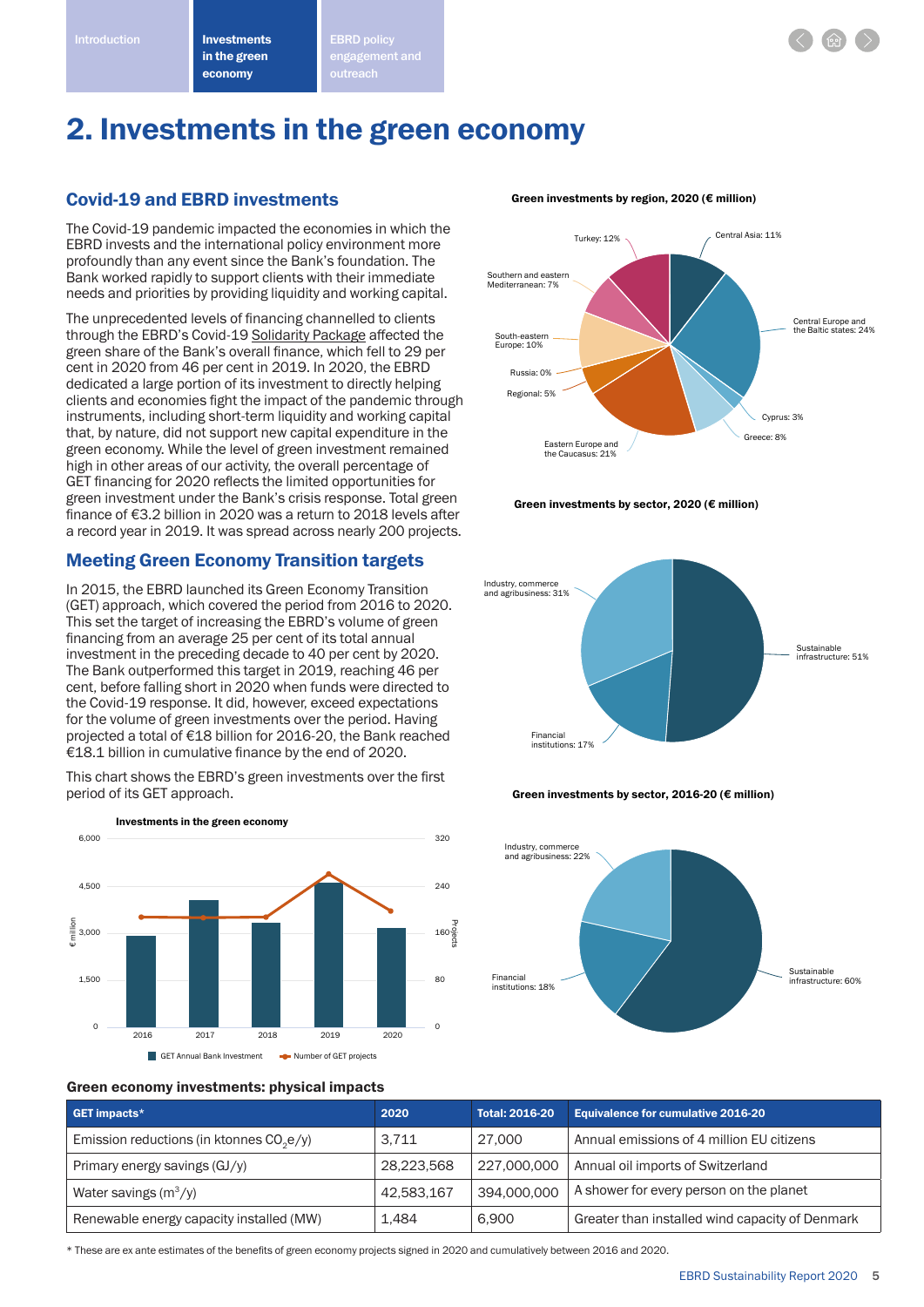# Becoming a majority green bank

This year, the EBRD launched its new Green Economy Transition (GET) approach. GET 2021-25 sets an ambitious target for the Bank to achieve a green finance ratio of more than 50 per cent of its annual investments by 2025. It also aims for the Bank to reach net annual GHG emission reductions of at least 25 million tonnes over the same five years. GET 2021-25 takes into account the context brought about by Covid-19, highlighting the needs and areas of opportunity to support a green recovery. It will involve:

- aligning with the Paris Agreement
- enhancing policy engagement to develop long-term, low-carbon and climate-resilient pathways
- Alignment with the Paris Agreement

The Paris Agreement is an international treaty with the goal of "holding the increase in the global average temperature to well below 2°C above pre-industrial levels and pursuing efforts to limit the temperature increase to 1.5°C above preindustrial levels".<sup>1</sup> All but two of the economies in which the EBRD invests<sup>2</sup> have ratified the Agreement, which also has widespread support from the Bank's shareholders.

In its GET approach 2021-25, the EBRD committed to "aligning its activities with the principles of international climate agreements, including principally the Paris Agreement".3 The EBRD's approach to "Paris alignment" is an integral part of the Bank's activities to support its investee economies on climate action.

The EBRD will move towards full Paris alignment over the course of the new GET approach, including by aligning its own financial flows. A resolution on this matter will be put before the Board of Governors at the 2021 Annual Meeting, with a proposal that, by the beginning of 2023, everything the EBRD does will be aligned with the Paris Agreement.

The EBRD's Paris alignment approach is grounded in a framework agreed jointly with the other MDBs. This high-level framework, presented at the 2018 United Nations Climate Change Conference (COP24), guides the MDBs in putting Paris alignment into practice, giving them the flexibility to make adjustments that suit their mandates and business models

It also recognises that Paris alignment for the MDBs means supporting the full scope of activities required to achieve the Paris Agreement – at the investment, policy and corporate level.

- innovating across thematic areas, including green financial systems, industrial decarbonisation, sustainable food systems, energy systems integration, cities and environmental infrastructure, sustainable connectivity, green buildings and natural capital
- energy efficiency and climate adaptation as cross-cutting themes with relevance for most thematic areas.

In implementing GET 2021-25, the EBRD will pay particular attention to:

- just transition and economic inclusion, in addition to circular economy opportunities and green digital solutions
- partnerships at the country and sectoral level, as well as with multilateral development banks (MDBs) and other institutional partners.

Therefore, as part of its approach to Paris alignment, the EBRD will:

- screen all investments for alignment with the Paris Agreement and national climate-related action plans, taking into consideration country and sectoral strategy priorities
- increase its capacity to support countries, regions and sectors in developing low-carbon and climate-resilient strategies, especially through Nationally Determined Contributions (NDCs) and long-term strategies; increasingly, these plans will be reflected in the EBRD's own country strategies
- scale up its efforts to mobilise climate finance through its resources and through co-financing, particularly from private-sector investors and financiers.

Recognising that Paris alignment is, above all, a national policy commitment and challenge, the Bank will in 2021 scale up its efforts to support the economies in which it invests and its clients in developing low-carbon and climate-resilient pathways and long-term strategies. As far as its own financing is concerned, the Bank expects that, by the end of 2022, all EBRD investments will be screened for their alignment with the Paris Agreement. To achieve this, over the course of 2021, the EBRD will:

- consult publicly on its proposed methodology to determine the Paris Agreement alignment of EBRD investments
- apply the methodology to the screening of all new direct finance projects, with notification on all projects going to the Board
- present at COP26 a joint MDB approach for the Paris alignment of indirect finance through intermediaries, which will then be implemented in 2022.

<sup>1</sup> See https://unfccc.int/sites/default/files/english\_paris\_agreement.pdf.

<sup>2</sup> Kosovo is not an official party to the United Nations Framework Convention on Climate Change; Turkey has signed, but not ratified the Paris Agreement to date.

3 See https://www.ebrd.com/what-we-do/get.html.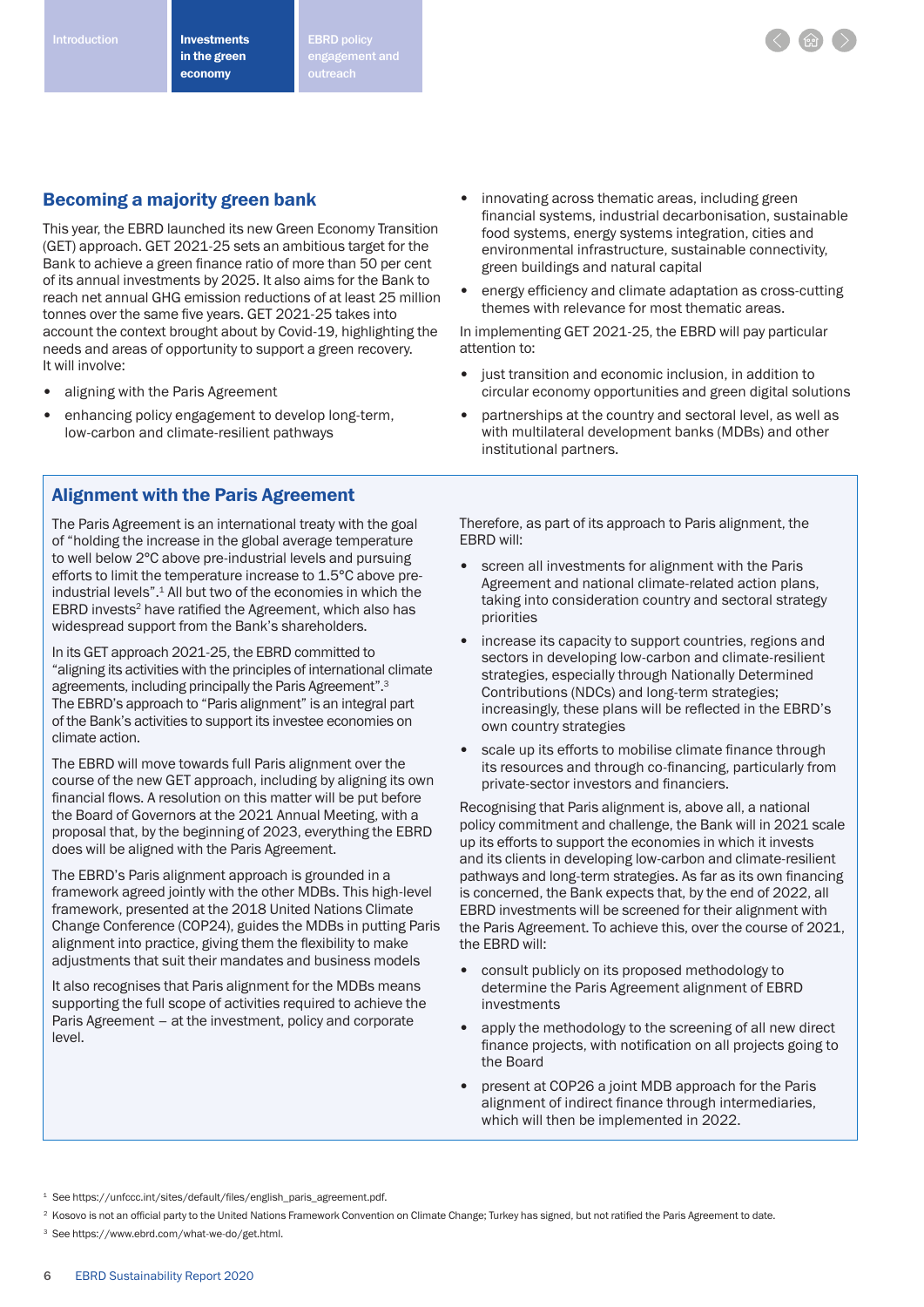# Supporting the corporate transition to decarbonisation

Despite the Covid-19 pandemic, corporate clients from carbonintensive sectors continued to invest. Green investments also continued to command a large share of the Bank's finance for corporate clients in 2020. These were driven by market opportunities emerging from climate action and changing regulations, as well as concerns about reputation and ongoing access to finance. Green investments accounted for 37 per cent of the Bank's total corporate financing in 2020 when including the Covid-19 Solidarity Package.

Corporate clients looked to capture value from the move to decarbonise by developing new products and business models, driving more efficient energy performance, enhancing waste management and recycling through circular economy projects, while improving the management of climate risks in supply chains showed how the world can build back greener after the pandemic.

Next-generation technology improves EV battery performance



#### Poland

A new plant will become the world's first production site for Johnson Matthey's next-generation cathode materials. These high-energy-density materials are expected to improve the performance of lithium ion batteries for electric vehicles (EVs).

Loan: €90 million EBRD loan alongside a €45 million loan from KfW

Impact: Production capacity will meet demand for around 100,000 EVs annually by 2022, with the potential to increase capacity 10-fold through further investments.



### Eliminating plastics in single-use hygiene products



#### **Turkey**

An EBRD loan to Sapro Group will help the company meet surging consumer demand for wet wipes due to the coronavirus outbreak. This project replaces plastic-based raw materials with wood pulp to make a new, 100 per centcertified biodegradable product, preventing the accumulation of microplastics on land and in marine environments.

Loan: €10.5 million EBRD loan was matched by a €10.5 million loan from TSKB

Impact: This circular-economy project will eliminate 2,807 tonnes of plastic waste per year.



#### Fozzy Group builds green supermarket



### Ukraine

An EBRD loan will support Fozzy Group in building the first Building Research Establishment Environmental Assessment Method (BREEAM)-certified green supermarket in Ukraine. It includes solar photovoltaic (PV) panels, wells for ground heat pumps, refrigeration units operating on CO<sub>2</sub> rather than Freon, heat recuperation from refrigeration units for hot water and light-emitting diode (LED) systems. It will also introduce biodegradable or reusable bags, shopping carts made from fishing nets and a charging station for EVs.

Loan: US\$ 60 million long-term EBRD loan

Donors: The loan is supported by a grant of US\$ 303,600 from the Global Environment Facility (GEF) and grant funds from the Japan-EBRD Technical Cooperation Fund and the EU Neighbourhood Investment Platform.

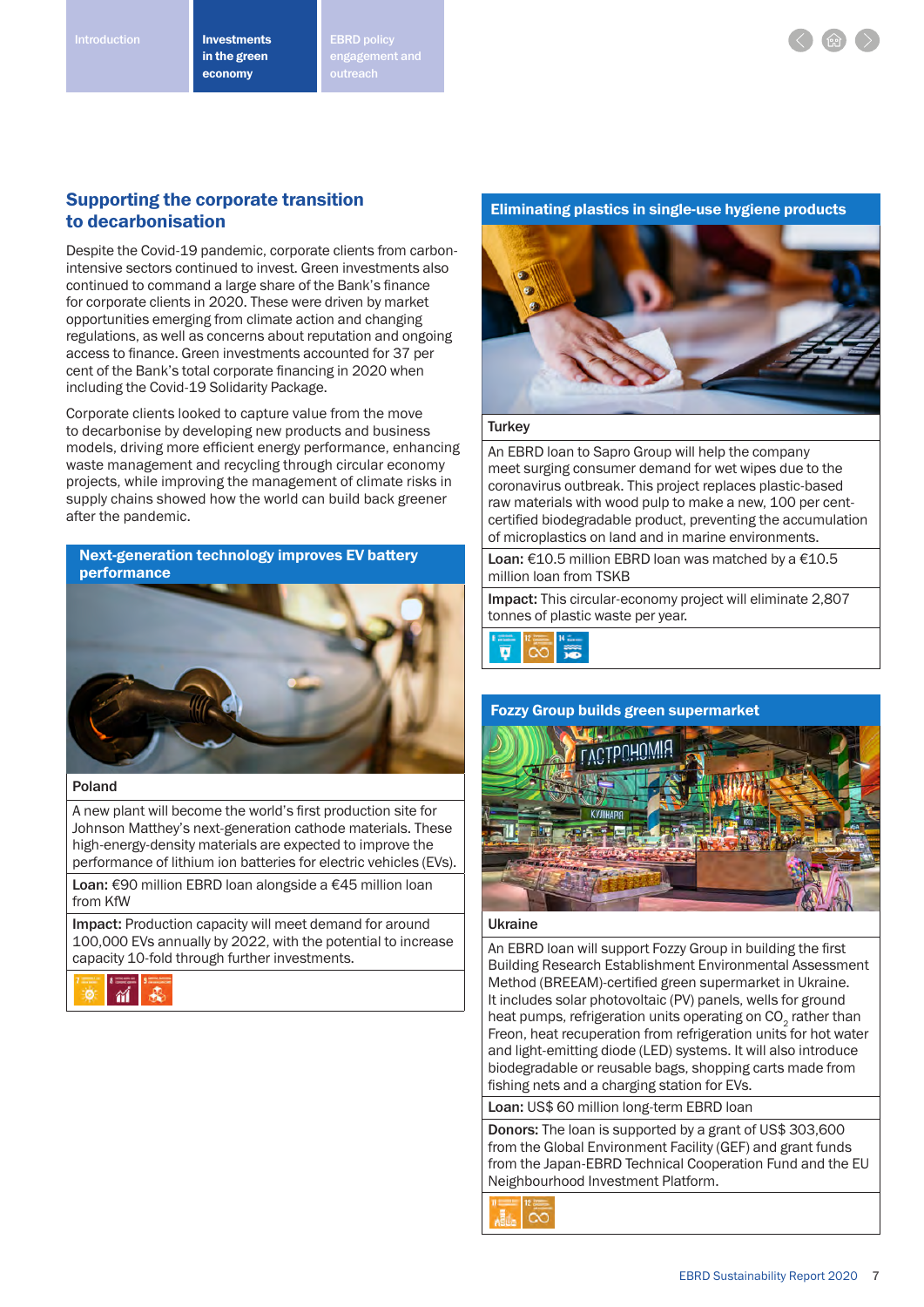Introduction **ERRICH Investments** EBRD policy engagement and

# Investing in green infrastructure

Infrastructure sectors in the EBRD's regions have been severely impacted by the Covid-19 pandemic. Providers have struggled to keep vital infrastructure afloat amid budget diversions that have compromised sustainability and threatened the transition to green at a critical juncture. This has highlighted the need for strong and sustainable investment and support.

The EBRD's response has included the Vital Infrastructure Support Programme (VISP). This provides short-term liquidity and capital investment to preserve the stable provision and green agenda of essential services: electricity, water, waste management and sanitation, and public transport.

The VISP has provided financing for a range of municipal and national utilities, totalling €802 million in 2020, linking shortterm crisis support with longer-term green objectives. Financing for energy utilities in Greece and Kazakhstan, for example, links directly to decarbonisation efforts.

Other investments this year have included providing emergency liquidity to vital infrastructure providers in Kosovo and Morocco, financing solar energy in Poland, scaling up renewable energy auctions in Albania and Uzbekistan and sustainable connectivity for railways in Ukraine.

These investments have helped lay the foundations for what is to come. There is widespread consensus among decisionmakers in both developed and emerging markets that infrastructure investments hold the key to the global economic recovery. By propelling these investments toward sustainable infrastructure and linking recovery financing to the looming climate crisis, the EBRD can help economies build back better by tilting to green.

# Investing in climate-resilient transport infrastructure

The EBRD provided €445 million of dedicated climate adaptation finance to the transport sector in 2016-20. Resilient transport infrastructure networks are a critical element in developing well-functioning societies and robust economies. When properly maintained, the lifespan of such assets can be more than 50 years. Such long timescales require infrastructure owners and operators to plan now for future climate change by integrating resilience into the design and operation of their networks. Indeed, the Paris Agreement calls for such planning to be integrated into countries' long-term strategies.

The EBRD is working with clients across the transport sector to support them in assessing and managing risks in their networks while also building capacity within their organisations. The Bank's investments support road and rail through landslide protection, flood defence and protection against extreme temperatures. They prepare ports to cope with physical climate risks, such as rising sea levels and increasing storm intensity. The EBRD's climate-resilient transport investments reduced costs associated with:

- weather-related damage to transport infrastructure assets by increasing the usable lifespans of assets, reducing the need for maintenance and reducing the impact of damaging extreme weather events
- weather-related disruption, thus ensuring critical infrastructure remains reliable, trade continues and people's access to resources and services is safeguarded.

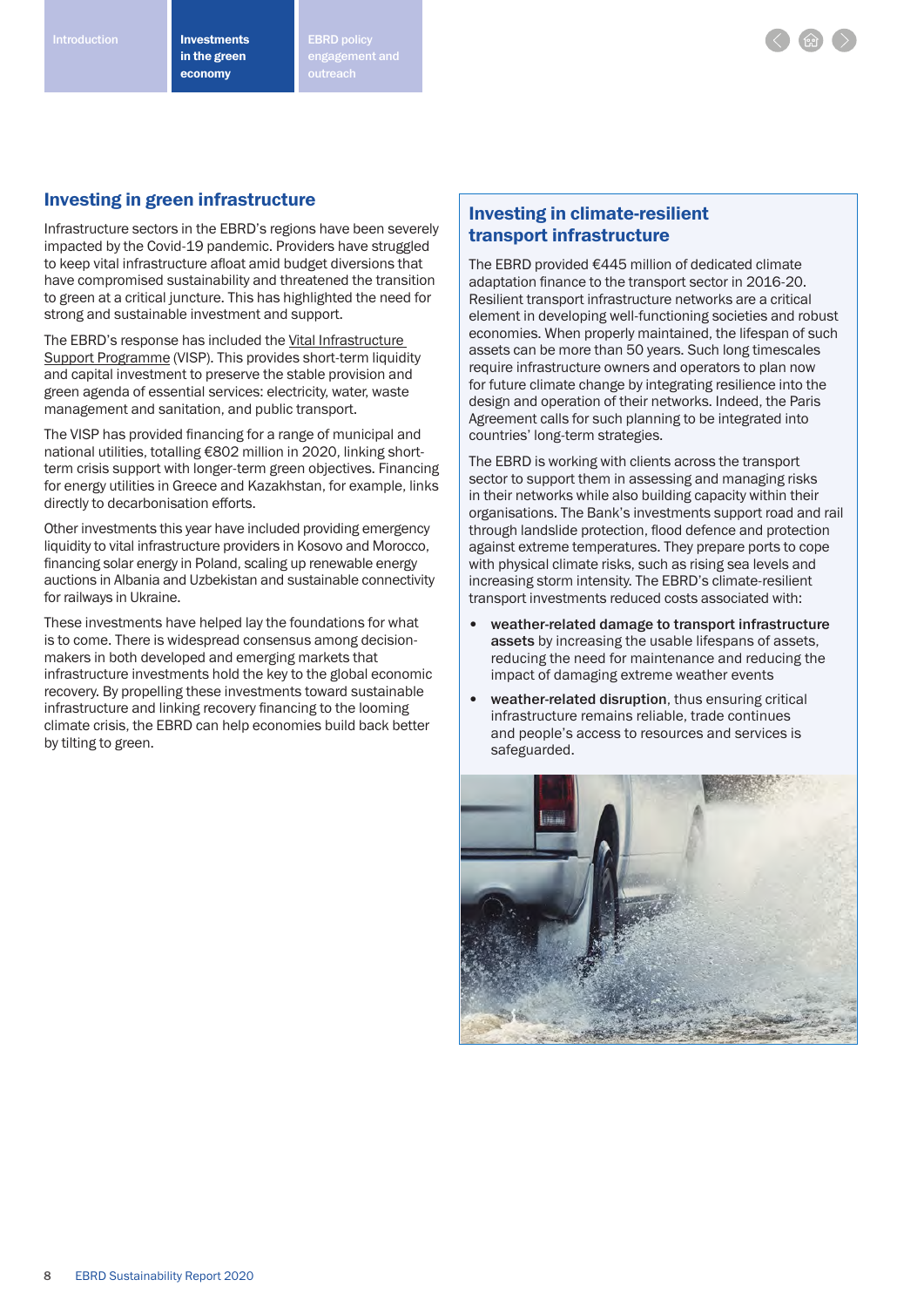Introduction **ERRIC Investments** EBRD policy engagement and outreach

#### Ukrposhta logistics development



#### Ukraine

The EBRD is providing a loan of up to €63 million to Ukraine's national postal operator. This will support the reorganisation of Ukrposhta's branch network to ensure the sustainable provision of modern delivery, retail and other services to the country's rural population. This is particularly critical during the Covid-19 pandemic.

#### Loan: €63 million

Donors: Technical cooperation support for this operation is expected to be provided by the EBRD Shareholder Special Fund (Environmental and Social Impact Assessment, development of a retrenchment plan and occupational roadsafety management system), EU Neighbourhood Investment Platform (energy efficiency improvements) and the EBRD Ukraine Stabilisation and Sustainable Growth Multi-Donor Account (corporate governance action plan and anticorruption programme).

Impact: The investment will benefit around 10 million people.



### Water management

#### Morocco

The EBRD and the EU co-financed a water transfer system to preserve the Saiss aquifer and support the modernisation of the water distribution network of the Garet plain in the Orientale region. An EU-funded technical support package will encourage more efficient water management and sustainable agricultural practices by farmers.

Loan: €150 million EBRD loan, investment grant of €25.5 million from the EU

Donors: EU Neighbourhood Investment Platform

Impact: Improved irrigation services and water security for about 27,000 people including 5,300 local farmers. Promotion of women's economic inclusion in commercial agriculture through training of up to 100 female farmers, alongside a comprehensive policy dialogue programme.



#### Zhanatas wind farm



#### Kazakhstan

The EBRD is supporting the construction of the Zhanatas 100 MW wind farm, the first project-financed wind farm in the country. This is the Bank's 14th transaction under the Kazakhstan Renewables Framework II, supporting renewable energy and grid integration projects to advance the green agenda in the country's power sector.

Loan: US\$ 24.8 million provided by the EBRD

Donors: Co-financed by the Asian Infrastructure Investment Bank, Industrial and Commercial Bank of China and the Green Climate Fund (CGF) Green Climate Fund (CGF)

Impact: The project will reduce annual CO<sub>2</sub> emissions by approximately 262,000 tonnes.

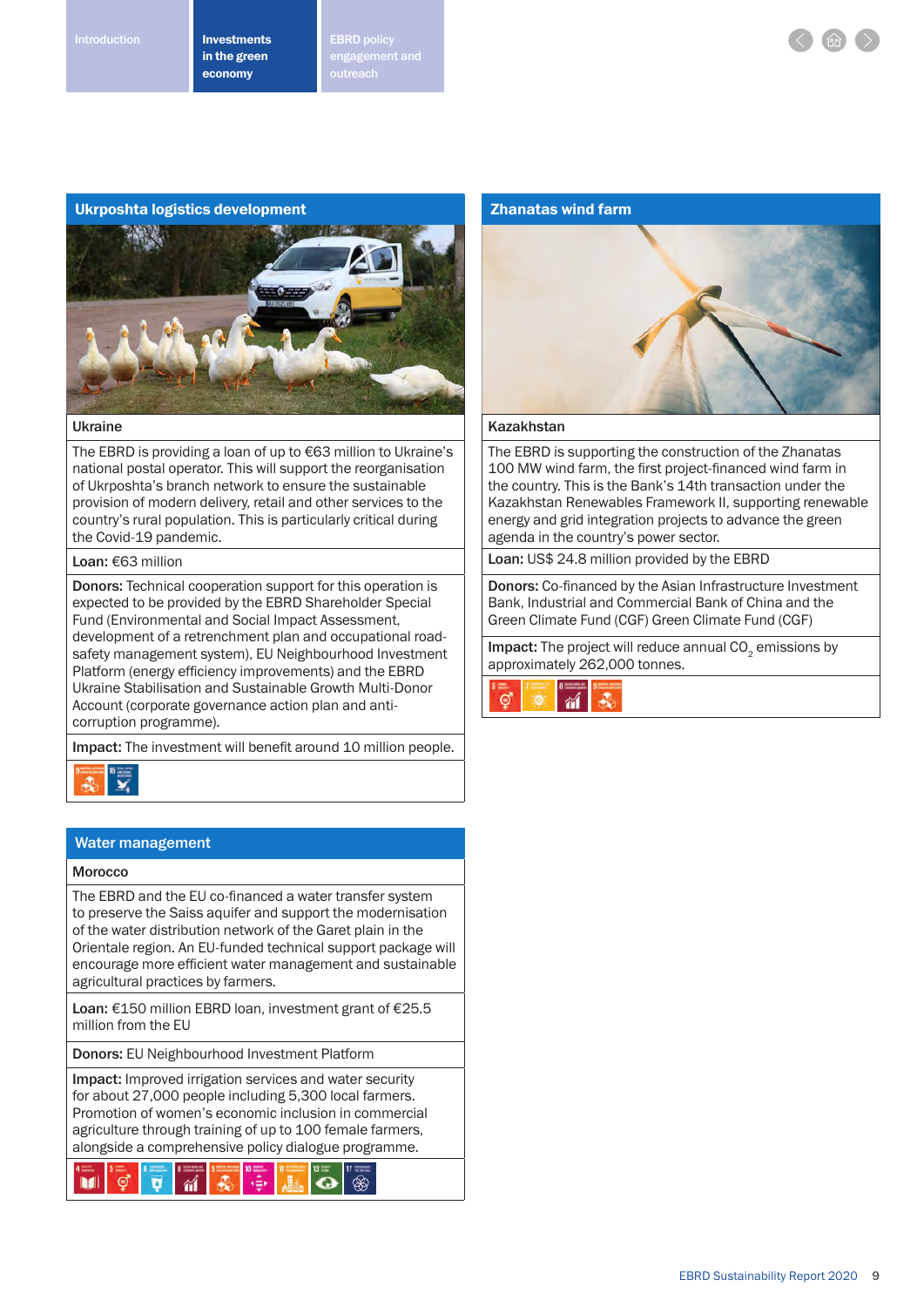Introduction **ERRICH Investments** EBRD policy engagement and



#### First utility-scale solar power plant in the Caucasus



#### Armenia

The 55 MW Masrik solar PV power plant in Gegharkunik province is the first utility-scale solar power plant in Armenia and the Caucasus. It is the first competitively tendered solar PV project in Armenia. Boosting renewable energy supplies will help the country reduce its reliance on the imported fuels that currently supply 70 per cent of its electricity.

Loan: Project developer Fotowatio Renewable Ventures (FRV) to receive two US\$ 17.7 million long-term loans, one each from the International Finance Corporation (IFC) and the EBRD

Impact: The plant is expected to generate over 128 GWh/ year, preventing the release of 50,000 tonnes of carbon emissions annually.







#### Regional

The EBRD's equity investment in Taaleri SolarWind Fund II is its first purely renewable energy private equity fund investment in 10 years and diversifies funding sources for the economies in which the Bank invests. The fund targets investments in solar and wind energy, including in 11 EBRD investee economies: Bulgaria, Croatia, Estonia, Greece, Hungary, Latvia, Lithuania, Montenegro, Poland, Romania and Serbia.

Loan: EBRD equity investment of up to €40 million

Impact: The fund will deliver estimated emission reductions of 329,000 tonnes of CO<sub>2</sub> equivalent per year (tCO<sub>2</sub>e/y) in EBRD economies, assuming equity investments of €105 million to support 298 MW of new renewable energy capacity.



#### Financial intermediaries

The Covid-19 pandemic hampered the Bank's sustainabilityfocused work with its financial intermediary (FI) client base in 2020. Crucially, it also impacted the Bank's client work with FI partners and highlighted the need to build on the provision of green finance through them.

This year, the Bank refocused its efforts to respond to the most urgent needs of clients and the marketplaces in which they operate. Through the implementation of the EBRD's Resilience Framework, the Trade Facilitation Programme was expanded significantly, providing FI clients with the ability to support shortterm trade finance needs to keep local marketplaces operating. Credit lines were also provided, allowing FI partners to provide working capital to their small and medium-sized enterprise (SME) client base, addressing short-term impacts to cash flows and supporting the sustainability of these markets.

The Bank, with the help of donors, also supported FI clients in their efforts to manage environmental, health and safety risks associated with their work. While on-site meetings with clients were not possible, existing tools were amended to address the Covid-19 situation, enabling the Bank and its clients to appraise and monitor risks. The robust risk management systems that clients have developed in partnership with the EBRD have proven capable of delivering the required results.

Digitalising environmental, social and governance (ESG) risk screening



#### Greece

The EBRD developed a digital ESG risk screening and monitoring tool that has been endorsed by the Greek government as part of its privatisation process. It is being expanded and will be made available to all of the EBRD's FI clients. When analysing new or existing investments, ESG data can be submitted and the tool will generate an ESG assessment, due diligence report and action plan.

Impact: The app does not measure economic impact data, such as people impacted. Rather, it includes a large number of environmental and social (E&S) data points, including GHG emissions, so is more focused on E&S risks.

SDGs: The project itself is not related to a single SDG, but the app maps each investment analysed to the relevant SDGs and, over time, the SDG impact of the analysed portfolio is measured.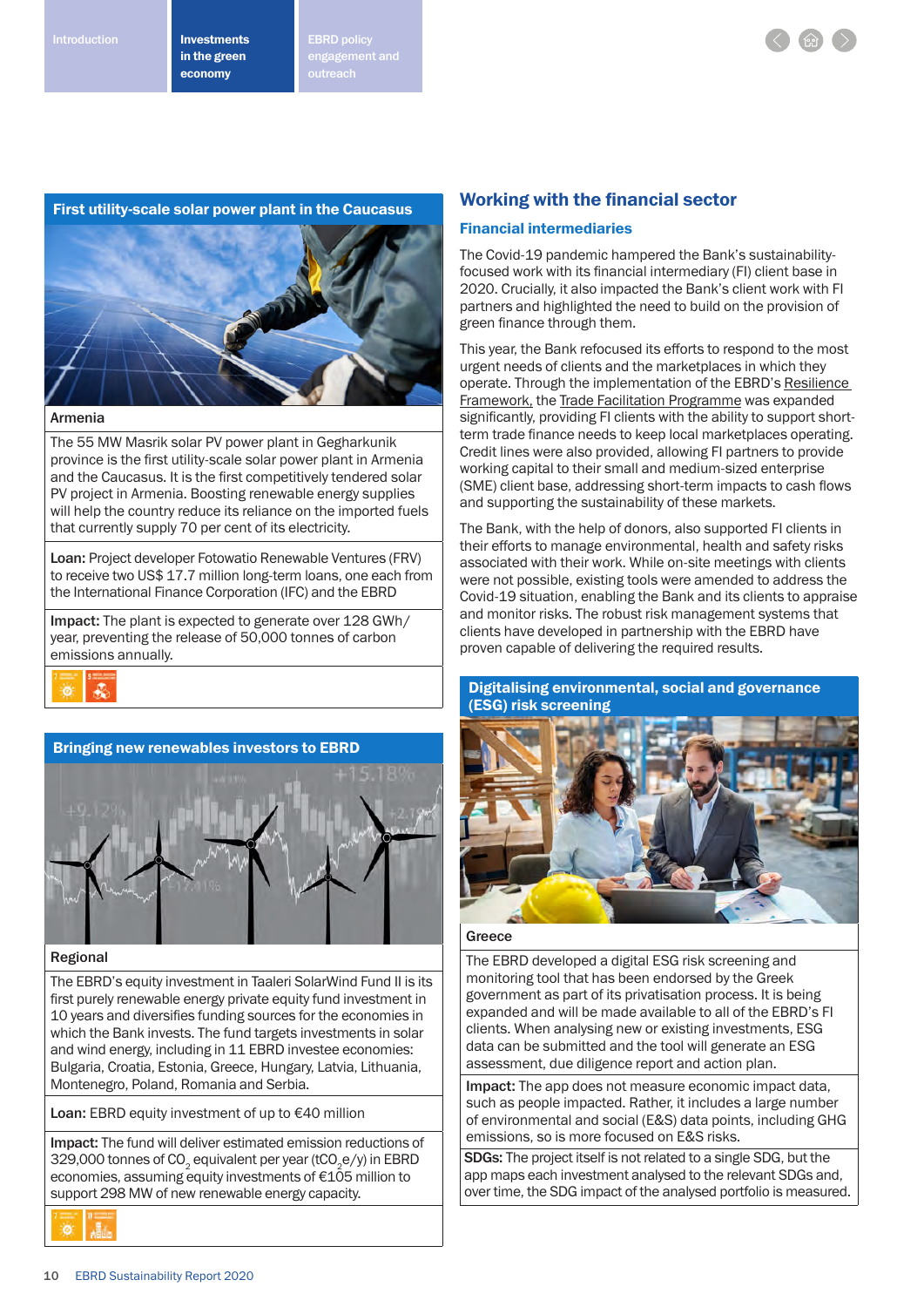Introduction **ERRIC Investments** EBRD policy engagement and outreach

### Green Economy Financing Facilities

The EBRD's Green Economy Financing Facilities (GEFFs) support businesses and homeowners who want to invest in green technologies. Since the launch of this financing instrument, and with the support of donors, the Bank has distributed almost €5 billion via more than 150 participating financial institutions to support more than 200,000 green investments in 27 countries. Together with funding from the Bank's co-financing partners to date, the GEFFs avoid almost 9 million tonnes of  $CO<sub>2</sub>$  emissions per year.



Egypt and Morocco

Green value chain (GVC) programmes will allow SMEs to invest in advanced technologies and climate mitigation and adaptation solutions. These will improve competitiveness and enhance the development of GVCs. Both programmes support activities that enhance equal opportunities for men and women to access finance for green technologies and solutions.

Loan: GVC Egypt programme worth up to €70 million, GVC Morocco programme worth €80 million

Donors: GVC Egypt donors are the EU and the Green Climate Fund (GCF). GVC Morocco donors are the EU, the GCF and South Korea.







#### Kazakhstan

The EBRD has launched GEFF Kazakhstan to support genderinclusive green finance for households and small privatesector companies investing in green technology solutions. Businesses and homeowners investing in green technologies will be eligible for a grant from the Global Environment Facility (GEF). GEFF Kazakhstan also supports gender activities that aim to enhance equal opportunities for women and men to access finance for green technologies.

Loan: US\$ 30 million

Donors: GEF and Austria



#### Launching an app for climate-friendly technologies



A new mobile app, Technology Selector, will change how the Bank delivers climate finance to clients, who are increasingly using mobile devices for commerce, especially during the Covid-19 pandemic, and likely to continue doing so. Businesses and homeowners are now able to use their phones to access more than 30,000 green technologies that improve energy efficiency, provide renewable energy and reduce water use and soil erosion.

Loan: N/A (tool is supporting multiple green economy financing operations)

Donors: Austria

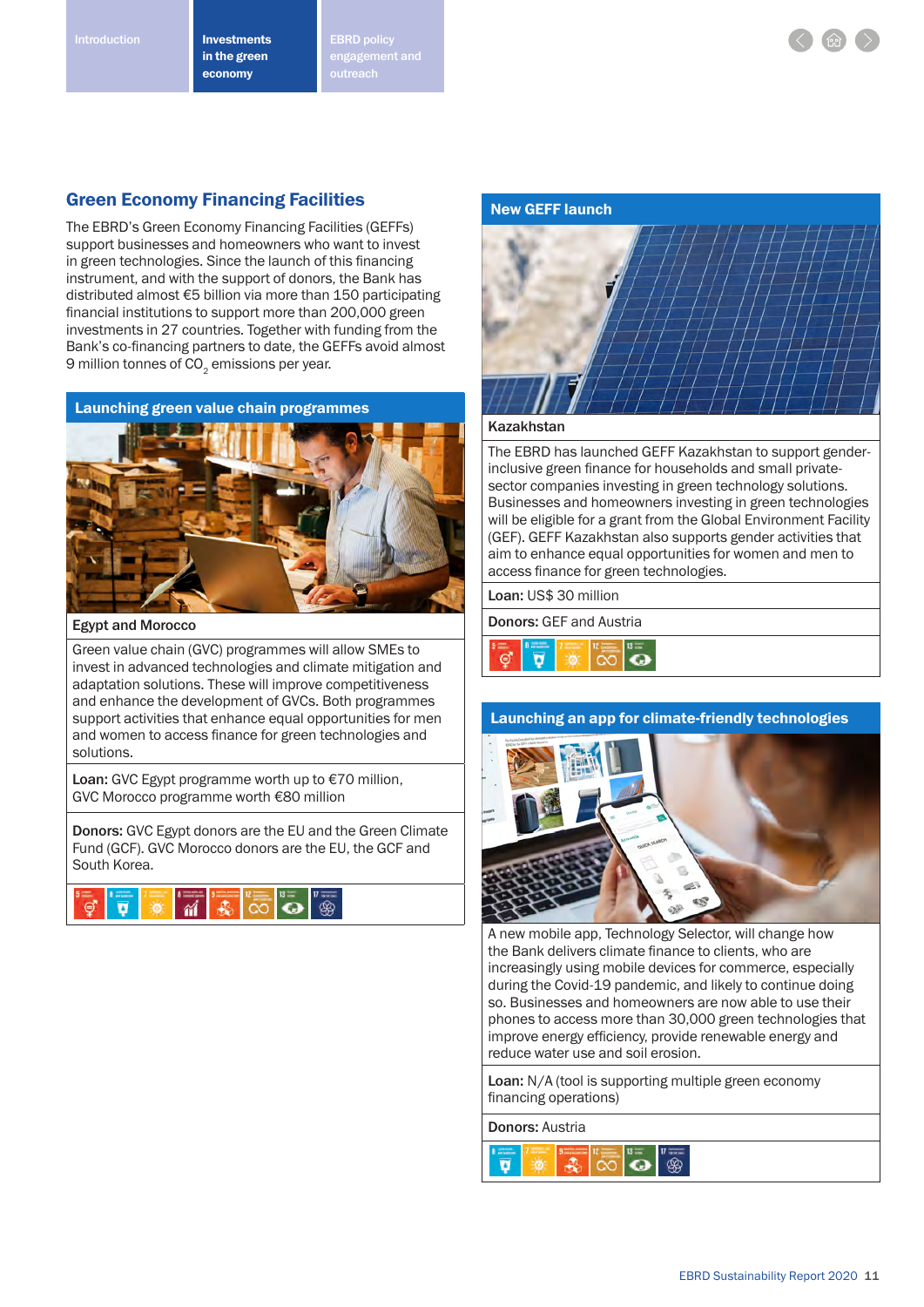Introduction **ERRICH Investments** EBRD policy engagement and



As a key player in trade finance, the EBRD is well placed to help promote trade in green technologies and materials. Since 2016, the Bank's Trade Facilitation Programme (TFP), with the support of donors, has been implementing the Green TFP to stimulate the supply of green technologies and materials to economies where the Bank invests, particularly to markets where demand is generated via GEFFs.

In 2020, the Green TFP:

- contributed more than €280 million to green finance, in line with the GET approach
- financed 225 transactions in 18 economies where the EBRD invests.

Green TFP portfolio overview, by green technology type





Note: This chart includes one transaction in Croatia (in central Europe and the Baltic states).

In 2020 the EBRD won the *Global Trade Review* Leaders in Trade global award for its significant contribution, through the Green TFP, to sustainability in trade. Other shortlisted nominees in this category were ABN AMRO, Barclays and HSBC.

The EBRD also presented its second awards for green trade to local and foreign banks. Piraeus Bank (Greece) and Commerzbank received awards for being the most active issuing bank and the most active confirming bank in green trade, respectively. These two awards were presented jointly with *The Banker*, a *Financial Times* publication that covers the world's banking and financial sector.

BLOM Bank, Ukreximbank, Converse Bank and Commerzbank (jointly), and Commercial International Bank, QNB ALAHLI, Banque de Tunisie, UBCI and BCR (jointly) received awards for deals of the year in green trade in energy efficiency, renewable energy generation, water efficiency and sustainable sourcing of materials, respectively.

### Investing in green bonds

In 2020, we invested a record €172 million in green bonds issued by our clients, while also supporting them with funding and technical assistance for green issuance. This helps the Bank's clients improve their own green governance and strategies to reduce their climate risks and accelerate the transition from high- to low-carbon companies. Issuing green bonds can also attract investment from new sources, deepening and diversifying the pool of capital available to Bank clients. Green bonds this year included:

#### Poland's first corporate green bond

- The EBRD invested PLN 200 million in local currency in a green bond from Cyfrowy Polsat, the first such corporate issuance in Poland.
- The green bond as a whole raised PLN 1 billion for energyefficiency measures.

#### Investment in the first green bond issued by a Greek bank

- The EBRD bought €50 million of National Bank of Greece's €500 million bond, the first ever green bond issued by a Greek bank.
- The proceeds of the bond will be used for investments in renewable energy generation.
- The green bond supported the client in building up and diversifying its investor and funding base and in introducing new capital-market instruments to the Greek market. It was the first senior preferred bond issued by a Greek bank.

#### Financing the manufacture of EV components in Hungary and the Slovak Republic

- The FBRD funded a  $£75$  million tranche of Schaeffler's debut green Schuldschein in 2020. Proceeds are being used to develop and produce components essential to full EVs, such as e-motors and e-axle drives and systems, in Hungary and the Slovak Republic.
- The EBRD financing is aligned with Schaeffler's Green Finance Framework, which conforms to International Capital Market Association (ICMA) Green Bond Principles and Loan Market Association Green Loan Principles.



Green TFP portfolio overview, by location